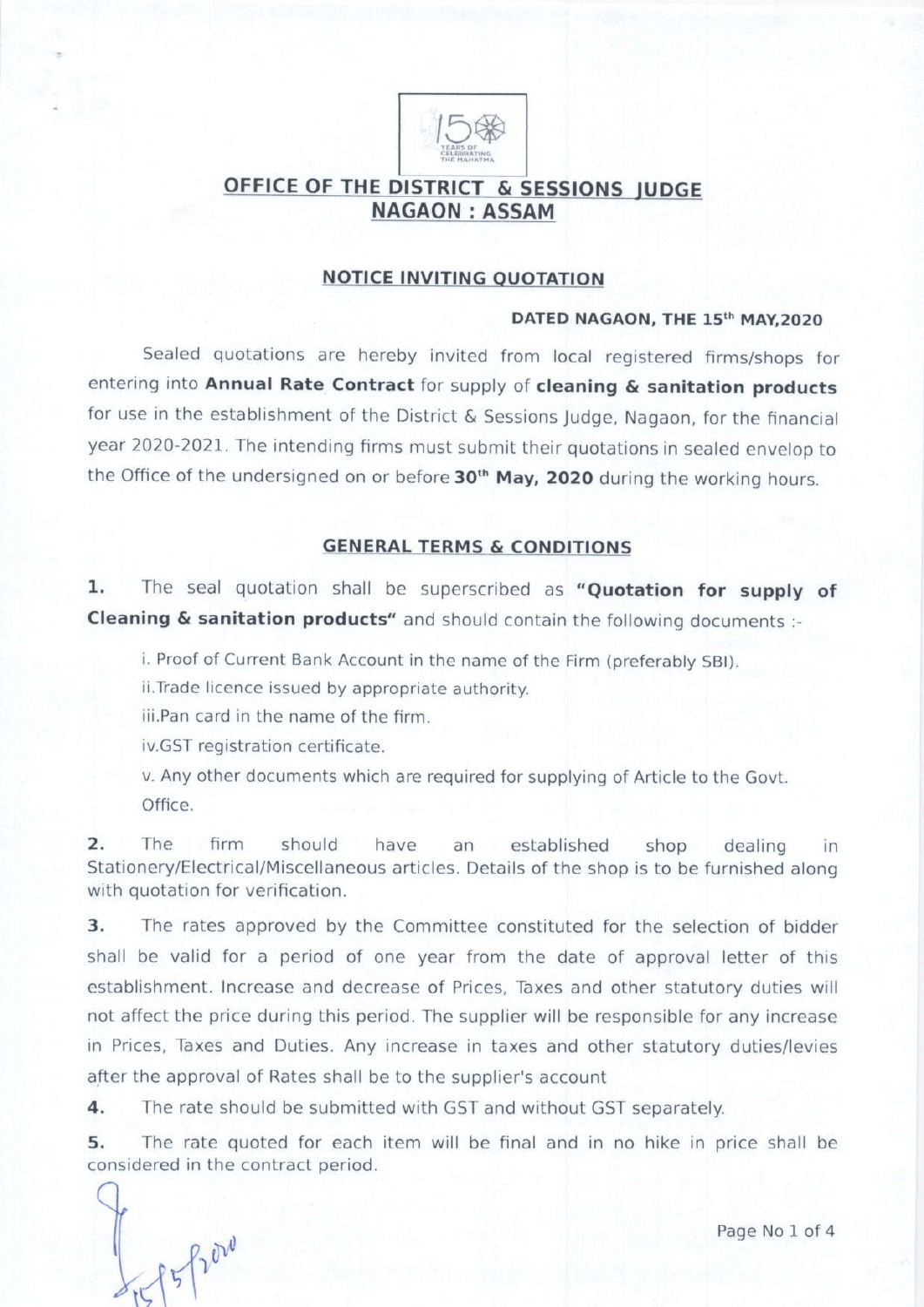6. Preference may be given to Firm/Shop which has experience in dealing with supply of Office goods/articles in High Court/District Courts/Govt. Offices

7. The bidder shall have to supply the ordered items immediately on receipt of such supply order. The article to be supplied should be of best and standard quality.

8. Payments shall be made after satisfactory execution of the order and supply of material in satisfactory condition in bill basis.

9. Sample of the items should be submitted where necessary.

10. The firms should quote rate of items for the specified brand name, size, weight etc.(where applicable) as per the prescribed list/format appended herewith without adding any extra item.

11. The articles will be purchased as per requirement and same shall be delivered to the O/o the undersigned/Judges Bungalow etc. wherever necessary immediately.

12. The undersigned reserves the right not to accept or reject any or all quotation in part or full and he shall not be bound to accept the lowest bidder.

13. In case of violation of terms and conditions of the tender document or unsatisfactory supply of material or of poor quality and below standard, the undersigned reserves the right to terminate the supply order by giving intimation to the supplier.

14. The decision of the undersigned in all respect shall be final and binding.

I from District & Sessions Judge,

MEMO.NO.DJN/STA/5/2020/4013-4015 DATED: 15.05.2020

Copy to :-

1) The Systems Officer, O/o The District & Sessions Judge, Nagaon. He is requested to upload the notice in the Official Website of the Nagaon District Judiciary, along with the

list of items/articles/materials enclosed.

2) Notice Board of this establishment.

3) office File.

**tict & Gesplosantudge**<br>Nagaon (Assam) 9  $L_{11}$   $R_{2}^{100}$ District & Sessions Judge,

Page No 2 of 4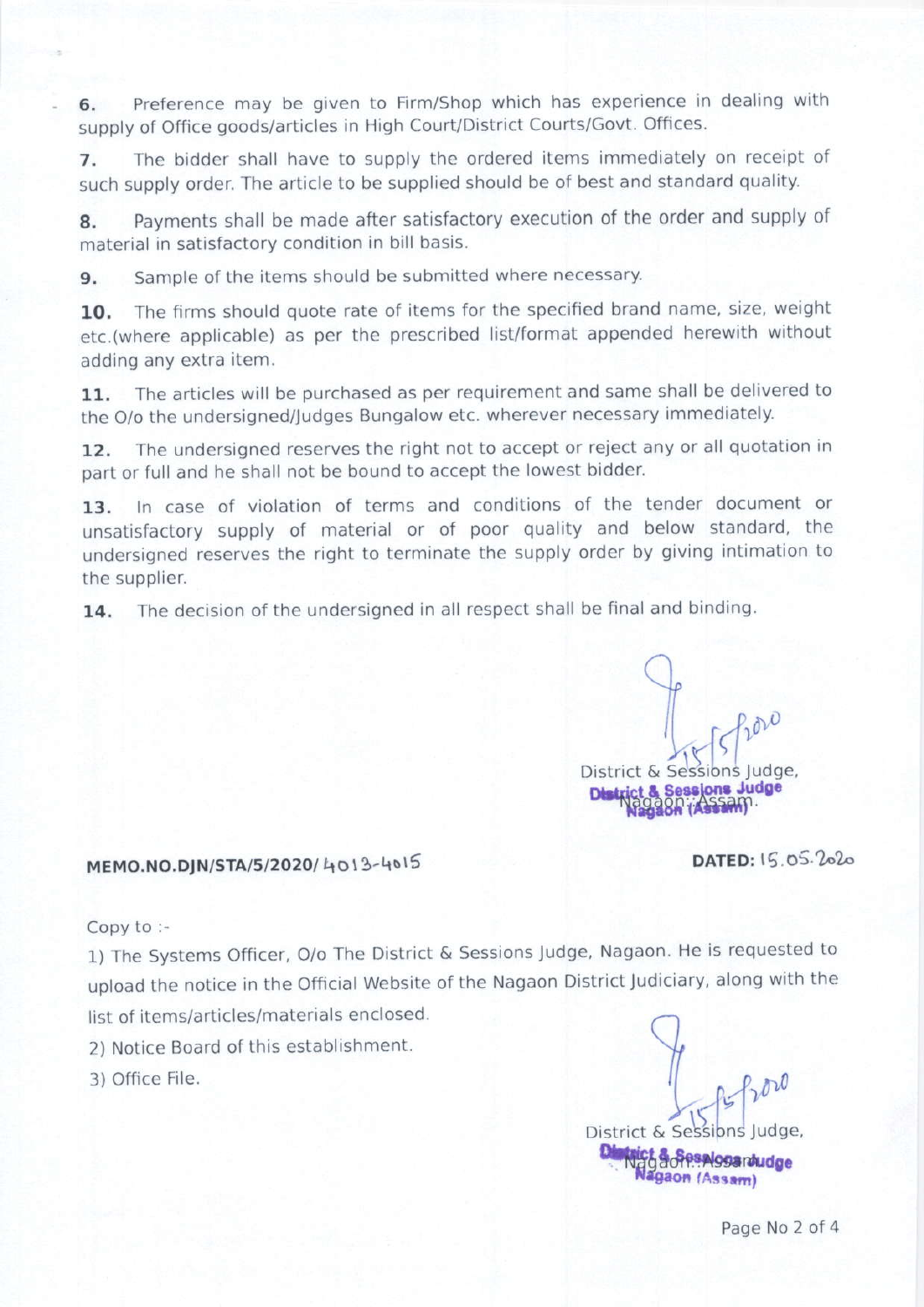# List of Articles - Cleaning & Sanitation

| SI.<br>No.     | Name of the items                                      | Per Unit      | Rate (in Rs.) |  |
|----------------|--------------------------------------------------------|---------------|---------------|--|
| 1              | Acid for floor cleaning                                | <b>Bottle</b> |               |  |
| $\overline{2}$ | Bamboo Broom (Long Handle) 5'                          | No.           |               |  |
| 3              | Bamboo Broom (Short Handle) 2 1/2                      | No.           |               |  |
| $\overline{4}$ | Black Phenyl 1 Ltr, Bengal Chemicals                   | <b>Bottle</b> |               |  |
| 5              | Black Phenyl 1 Ltr, Cross                              | <b>Bottle</b> |               |  |
| $\overline{7}$ | Black Phenyl 1/2 Ltr, Bengal Chemicals                 | <b>Bottle</b> |               |  |
| 8              | Black Phenyl 1/2 Ltr, Cross                            | <b>Bottle</b> |               |  |
| 9              | Black Phenyl 5 Ltr, Bengal Chemicals                   | Jar           |               |  |
| 10             | Black Phenyl 5 Ltr, Cross                              | Jar           |               |  |
| 11             | Bleaching Powder, 1Kg, General                         | Pkt.          |               |  |
| 12             | Bleaching Powder, 1/2 Kg, General                      | Pkt.          |               |  |
| 13             | Chitranala Oil, 100 ml, Good Quality                   | <b>Bottle</b> |               |  |
| 14             | Chitranala Oil, 200 ml, Good Quality                   | <b>Bottle</b> |               |  |
| 15             | Colin Cleaning Spray, 250ml                            | <b>Bottle</b> |               |  |
| 16             | Colin Cleaning Spray, 500ml                            | <b>Bottle</b> |               |  |
| 17             | Dettol Soap, Big                                       | No.           |               |  |
| 18             | Dettol Soap, Small                                     | No.           |               |  |
| 19             | Dettol Disinfectant Multi-use Hygiene Liquid,<br>500ml | <b>Bottle</b> |               |  |
| 20             | Floor Moper, Spotzero                                  | No.           |               |  |
| 21             | Face Mask good quality                                 | No.           |               |  |
| 22             | Garbage Polythene Bag, Small                           | Pkt.          |               |  |
| 23             | Garbage Polythene Bag, Medium                          | Pkt.          |               |  |
| 24             | Garbage Polythene Bag, Big                             | Pkt.          |               |  |
| 25             | Harpic Liquid, 250 ml                                  | <b>Bottle</b> |               |  |
| 26             | Harpic Liquid, 500 ml                                  | <b>Bottle</b> |               |  |
| 27             | Hand Sanitizer, Dettol, 50 ml (Alcohol Based)          | No.           |               |  |
| 28             | Hand Sanitizer, Dabur, 50 ml (Alcohol Based)           | No.           |               |  |
| 29             | Hand Sanitizer, Lifebuoy, 50 ml (Alcohol Based)        | No.           |               |  |
| 30             | Hand Sanitizer, Dettol, 100 ml (Alcohol Based)         | No.           |               |  |
| 31             | Hand Sanitizer, Dabur, 100 ml (Alcohol Based)          | No.           |               |  |
| 32             | Hand Sanitizer, Lifebuoy, 100 ml (Alcohol Based)       | No.           |               |  |
| 33             | Hand Sanitizer, Dettol, 500 ml (Alcohol Based)         | No.           |               |  |
|                |                                                        |               |               |  |

Page No 3 of 4